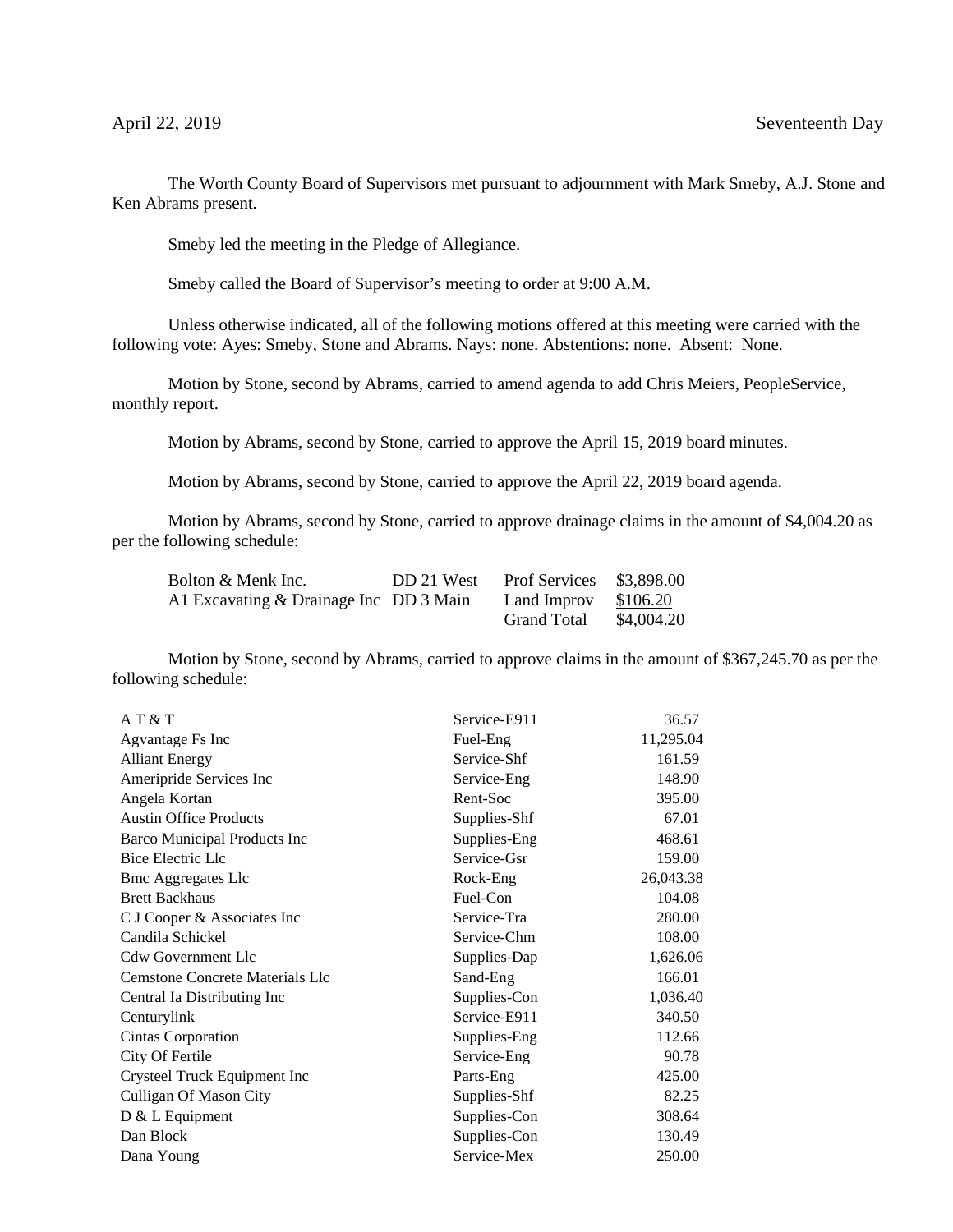| Dci-Sor                                 | Edu-Shf           | 120.00     |
|-----------------------------------------|-------------------|------------|
| Des Moines Stamp Mfg Co                 | Supplies-Shf      | 64.80      |
| <b>Electronic Engineering</b>           | Supplies-Eng      | 341.14     |
| Fallgatter's Market Inc                 | Supplies-Shf      | 1,009.63   |
| <b>Fastenal Company</b>                 | Parts-Eng         | 92.70      |
| Forestry Suppliers, Inc.                | Supplies-Eng      | 1,980.56   |
| Galls, Llc                              | Supplies-Shf      | 89.10      |
| Greve Law Office                        | Copies-Aty        | 119.50     |
| Healthworks                             | Service-Eng       | 42.00      |
| Ia Dept Of Public Safety                | Service-Shf       | 2,043.00   |
| Ia Dept Of Transportation               | Supplies-Eng      | 9,646.00   |
| Ia Secretary Of State                   | Service-Aud       | 26.72      |
| <b>Interstate Motor Trucks Inc</b>      | Parts-Eng         | 498.61     |
| Iowa Dnr Forestry - Fire Program        | Edu-Con           | 30.00      |
| Iowa State Fire Marshal Division        | Fee-Eng           | 80.00      |
| Ip Pathways                             | Service-Dap       | 640.40     |
| J & J Machining Welding & Fabricating   | Supplies-Eng      | 38.56      |
| J & J Medical                           | Supplies-Gsr      | 100.00     |
| <b>J&amp;L Autobody And Customs Llc</b> | Service-Shf       | 798.34     |
| Joe's Collision & Performance Inc       | Service-Shf       | 48.47      |
| Johnson Vinyl Graphics                  | Service-Vaf       | 2,025.00   |
| Kelly Hardware                          | Supplies-Con      | 301.44     |
| Keltek Inc                              | Service-Dap       | 3,705.00   |
| Kibble Equipment Llc                    | Service-It/Gis    | 14.34      |
| Kirschbaum Elec & Plumbing              | Supplies-Con      | 279.35     |
| Knudtson Automotive Service             | Service-Ema       | 108.88     |
| Lair's 66                               | Fuel-Eng          | 45.00      |
| Larsen Plumbing & Heating Inc           | Service-Shf       | 150.50     |
| <b>Lawson Products Inc</b>              | Parts-Eng         | 1,898.79   |
| Manly Junction Signal                   | Service-Sup       | 312.88     |
| Marco Technologies Llc                  | Service-Dap & Asr | 504.15     |
| Marilyn Stayner                         | Reimb-Shf         | 206.08     |
| Martin's Flag Company, Llc              | Supplies-Gsr      | 173.86     |
| Meyer Timber Services                   | Service-Con       | 20,000.00  |
| Mike Bode                               | Reimb-Eng         | 72.80      |
| Myron Corp                              | Service-Vaf       | 166.45     |
| Napa Auto Parts                         | Parts-Eng         | 29.99      |
| <b>Nelson Family Trust</b>              | Rent-Shf          | 300.00     |
| Northwood Anchor Inc                    | Service-Sup       | 1,194.88   |
| Northwood Chiropractic, Pc              | Service-Con       | $100.00\,$ |
| Nsb Bank                                | Service-Dap       | 247.20     |
| Nuss Truck & Equipment Inc              | Equip-Eng         | 235,147.00 |
| Pathology Assoc Of Mason City           | Service-Mex       | 1,250.00   |
| Peopleservice Inc                       | Service-Wat & Wwt | 15,777.60  |
| <b>Pinnacle Quality Insight</b>         | Service-Phd       | 459.00     |
| Plunkett's Pest Control Inc             | Service-Ema       | 50.00      |
| Reinhart Food Service Llc               | Supplies-Shf      | 368.59     |
| Reliance Telephone Inc                  | Supplies-Shf      | 300.00     |
| Rib Crib                                | Service-Vaf       | 1,806.53   |
|                                         | Service-Vaf       | 400.00     |
| Russell Lachney                         | Service-Gsr       | 36.87      |
| Shred Right                             | Service-San       | 108.00     |
| State Hygienic Laboratory               |                   |            |
| <b>Trading Post</b>                     | Supplies-Eng      | 54.99      |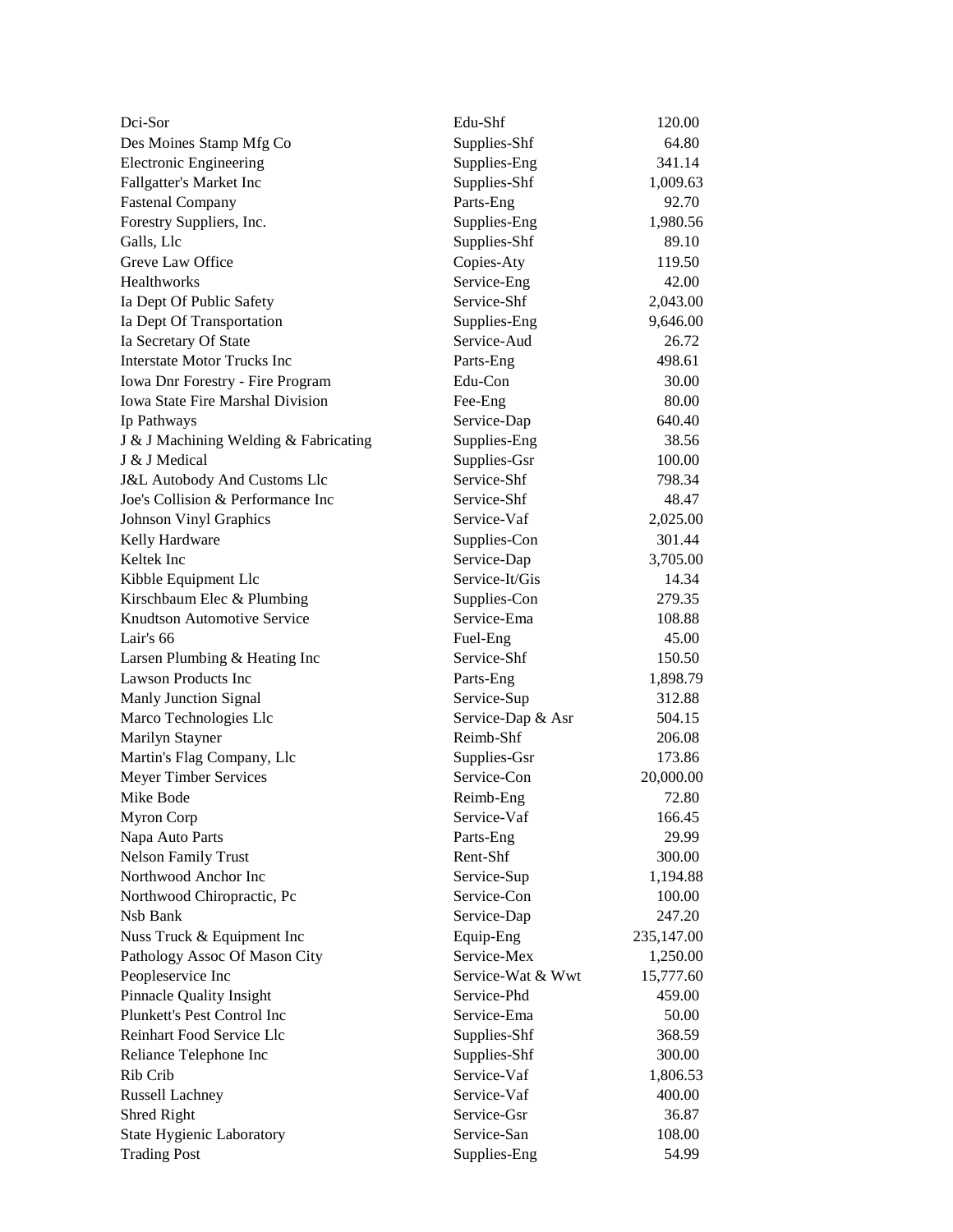| Truax Company Inc             | Supplies-Con       | 1,066.84   |
|-------------------------------|--------------------|------------|
| Vanguard Appraisals Inc       | Service-Asr        | 300.00     |
| Ver Helst Snyder Drug         | Supplies-Vaf       | 105.35     |
| <b>Verizon Wireless</b>       | Service-Eng        | 346.91     |
| Visa                          | Service-Con        | 2,301.86   |
| Visu-Sewer Inc                | Service-Wwt        | 1,220.00   |
| Waste Management Of Iowa Inc  | Service-Sdp        | 3,492.92   |
| Watson & Ryan Plc             | Service-Asr        | 248.00     |
| Windstream                    | Service-Eng        | 14.14      |
| Winnebago Co Auditor          | Service-Soc        | 4,168.39   |
| Winnebago Coop Telephone Assn | Service-Sdp        | 89.16      |
| Worth County Cons Foundation  | Supplies-Con       | 412.98     |
| Worth County Engineer         | Fuel-Shf           | 3,709.24   |
| Worth County Fair             | Booth-Ema          | 130.00     |
| Ziegler Inc                   | Supplies-Eng       | 399.24     |
|                               | <b>Grand Total</b> | 367,245.70 |

Motion by Abrams, second by Stone, carried to approve RESOLUTION 2019.04.22

RE: PROPOSED 28E AGREEMENT TO FORM A NEW MENTAL HEALTH AND DISABILITY SERVICES REGION TO MORE EFFICIENTLY AND EFFECTIVELY PROVIDE THE MENTAL HEALTH & DISABILITY SERVICES MANDATED UNDER IOWA CODE SECTIONS 331.388 THROUGH 331.398.

WHEREAS, Worth County, Iowa, is currently part of a 22 county region identified as County Social Services (CSS), which was formed pursuant to a 28E agreement executed on March 25, 2014; and

WHEREAS, Worth County, Iowa, has for the past year been embroiled in a contentious disagreement with CSS over an alleged delinquency amount owed to CSS by Worth County, Iowa; and

WHEREAS, as a result of said contention, Worth County, Iowa, has provided notice to CSS, in accordance with the 28E agreement, of its intent to withdraw from CSS effective July 1, 2019; and

WHEREAS, the Worth County Board of Supervisors believes that a new region, comprised mostly of rural counties and significantly smaller in size, is not only capable of providing all of the required and necessary core services for the residence of these counties, but, in addition, would be more transparent and better able to manage the funding so that it more appropriately reflects a fair distribution of taxpayer money spent for services used; and

WHEREAS, Worth County, Iowa, and several other contiguous counties have agreed that a new region could be created, if legislation is passed that would allow for the formation of new regions, which would satisfy all of the requirements set forth in Iowa Code Section 331.389; and

WHEREAS, attached hereto is a proposed 28E to form a new region.

NOW THEREFORE BE IT RESOLVED that the Worth County Board of Supervisors hereby acknowledges its willingness to sign the proposed 28E agreement attached hereto for the formation of a new mental health and disability services region to more efficiently and effectively provide the mental health and disability services mandated under Iowa Code Sections 331.388 through 331.398, if legislation is passed that would allow for the formation of new regions,.